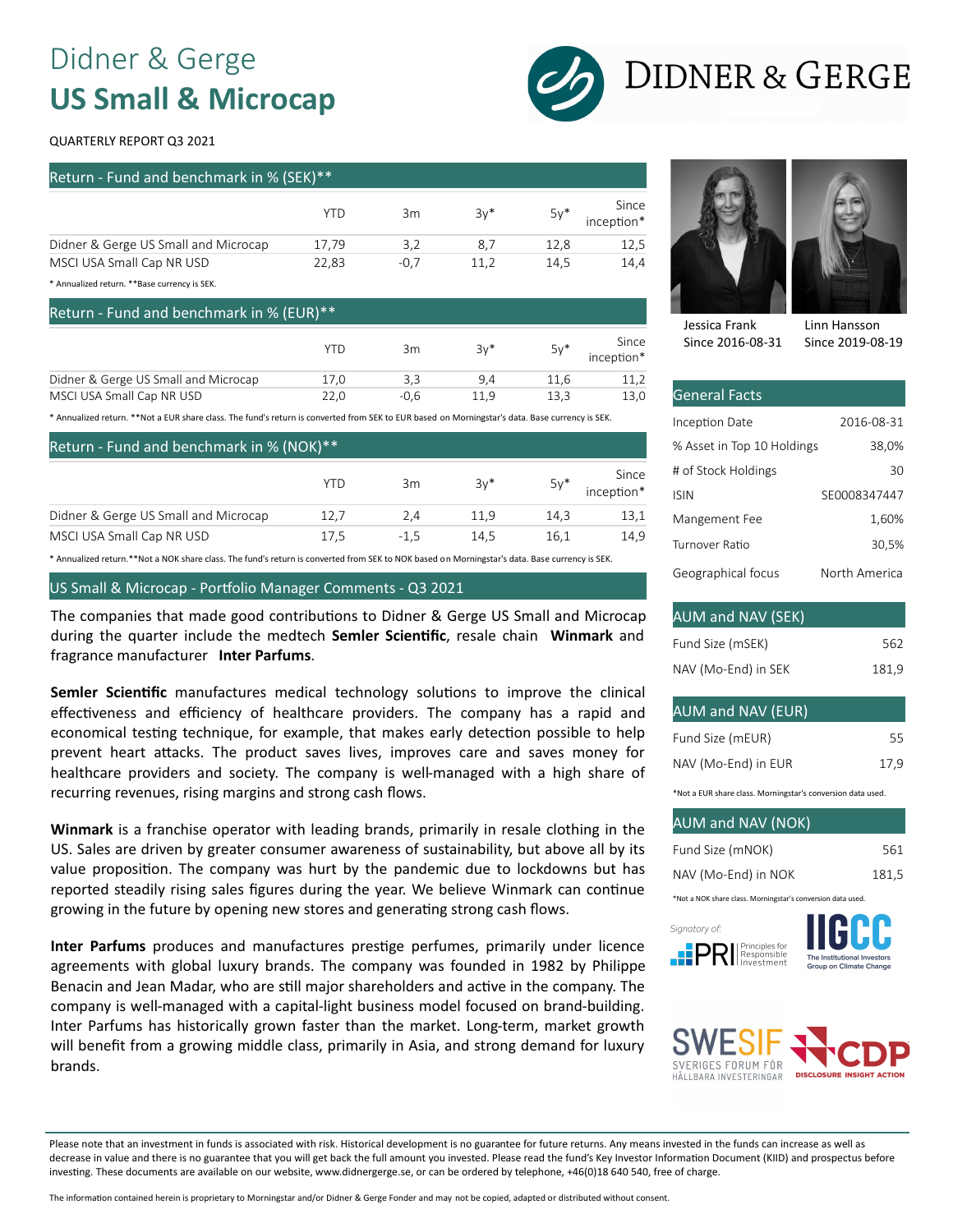# Didner & Gerge **US Small & Microcap**

QUARTERLY REPORT Q3 2021



# **Sustainability**

#### **INCLUSION**

Identifies companies that are managed responsibly and that are long term sustainable.

#### **EXCLUSION**

The fund does not invest in companies that are involved in the following products:

Cluster bombs, landmines | Chemical and biological weapons | Nuclear weapons | Weapons and/or munitions | Alcohol | Tobacco | Commercial gambling operations | Pornography | Fossil fuels(oil, gas, coal| Uraiumn | GMO

#### **IMPACT**

Through dialogue with the companies we invest in we seek to influence them to move in a more sustainable direction.

### Carbon Footprint, tCO<sub>2</sub>e/mSEK<sup>\*</sup>



US Small & Microcap Benchmark

\* Carbon footprint as of 2020-12-31, weighted average carbon intensity, t CO2e/mSEK income. Benchmark is MSCI USA Small Cap ETF .

4,5 tonne Co2e/mSEK in company income - says how much carbon dioxide the companies in Didner & Gerge Small & Microcap emitts in relation to the companies income, i.e. how carbon efficient the companies in the fund are.

Calculations are only based on scope 1 (direct emissions from owned or controlled sources) or Scope 2 (indirect emissions from the generation of consumed energy from electricity, heat, or steam).

Please note that an investment in funds is associated with risk. Historical development is no guarantee for future returns. Any means invested in the funds can increase as well as decrease in value and there is no guarantee that you will get back the full amount you invested. Please read the fund's Key Investor Information Document (KIID) and prospectus before investing. These documents are available on our website, www.didnergerge.se, or can be ordered by telephone, +46(0)18 640 540, free of charge.